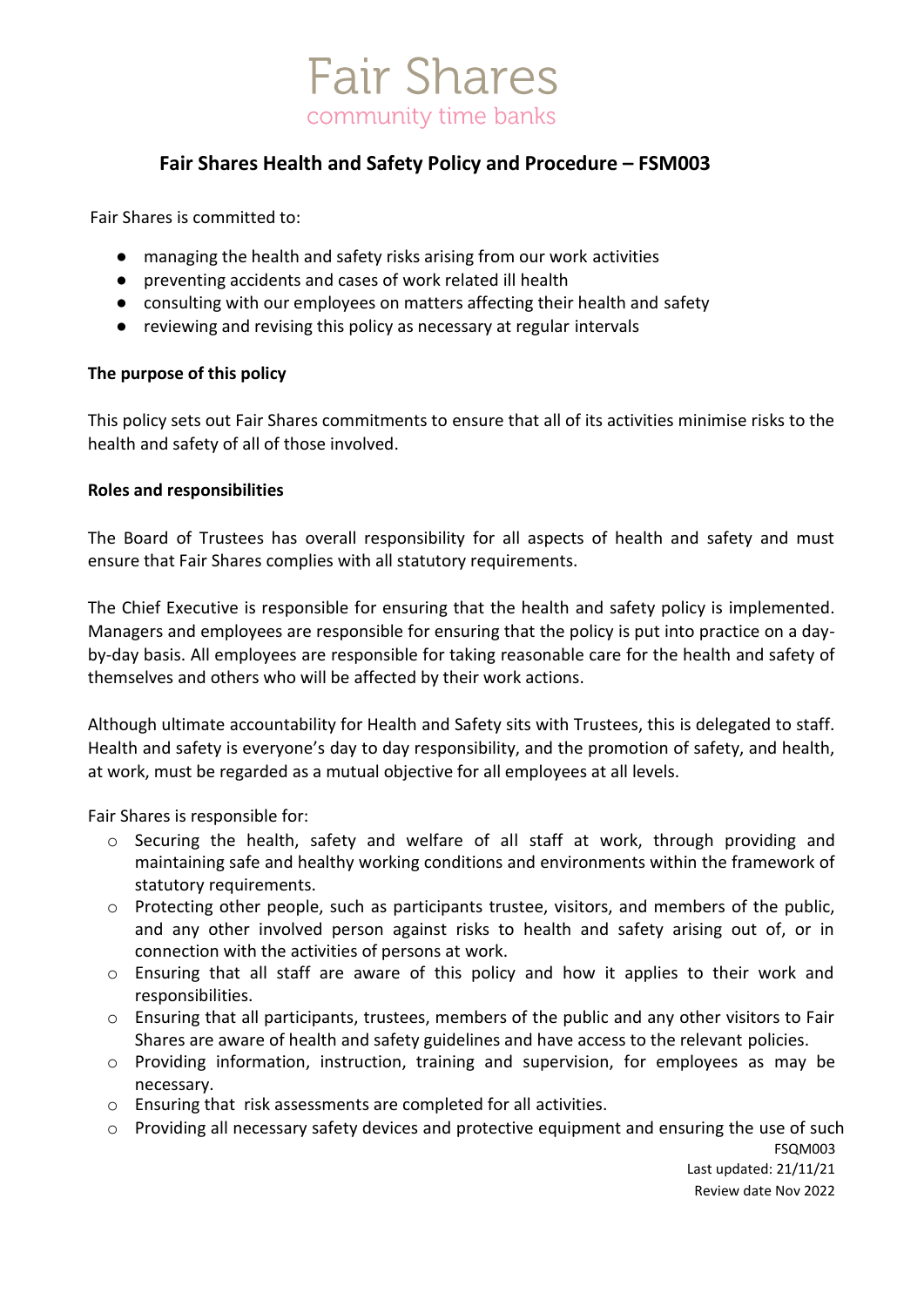devices and equipment.

- o Ensuring all staff and volunteers adhere to lifting and handling guidelines.
- o Making sure, as far as is reasonably practicable, safety and absence of risks to health in connection with the use, handling, storage and transport of articles, medication and other substances. Any potentially dangerous liquids or substances must be stored safely.
- o Providing safe access to and exits from places of work.
- $\circ$  Ensuring that the charity has current and adequate public liability insurance, and that a copy of the certificate is available for viewing on request.

## **Health and Safety In response to Corvid -19**

A workplace assessment should be conducted for staff [ and participants ] who are required to work from home. If staff are unable to work from home or because their role requires them to be active in the community Fair Shares must ensure that:

- Risk assessments have been undertaken and agreed in respect of each area of work prior to re commencement of the activity the work
- Appropriate PPE is provided
- Hand washing facilities and or hand sanitizer is available
- Safe distancing guidance is adhered to at all times
- Clear signage is displayed where appropriate
- Safe places to meet and work are available
- Individuals to confirm home environment is suitable for home working
- Suitable equipment is provided to support Home working is available

Before any activity commences following Covid 19 or any other similar event the following arrangements must be in place:

- A risk assessment for the specific activity. This may be amended to reflect changes in Government guidance
- Confirmation from participants that they have not to the best of their knowledge been in contact with anyone displaying or suspected of having Coronavirus. Confirmation of LFA or PCR tests may be required
- Appropriate personal protective equipment (PPE) must be available to staff and participants as identified in the risk assessment
- Hand washing facilities or hand sanitizer to be available.

Fair Shares staff have a responsibility to:

- o Follow the procedures and guidelines laid down in this policy.
- $\circ$  Work safely and efficiently and with due regard for the health, safety and welfare of themselves and others, including the public.

**A breach of the Health and Safety policy or procedures could result in disciplinary action being taken**.

> FSQM003 Last updated: 21/11/21 Review date Nov 2022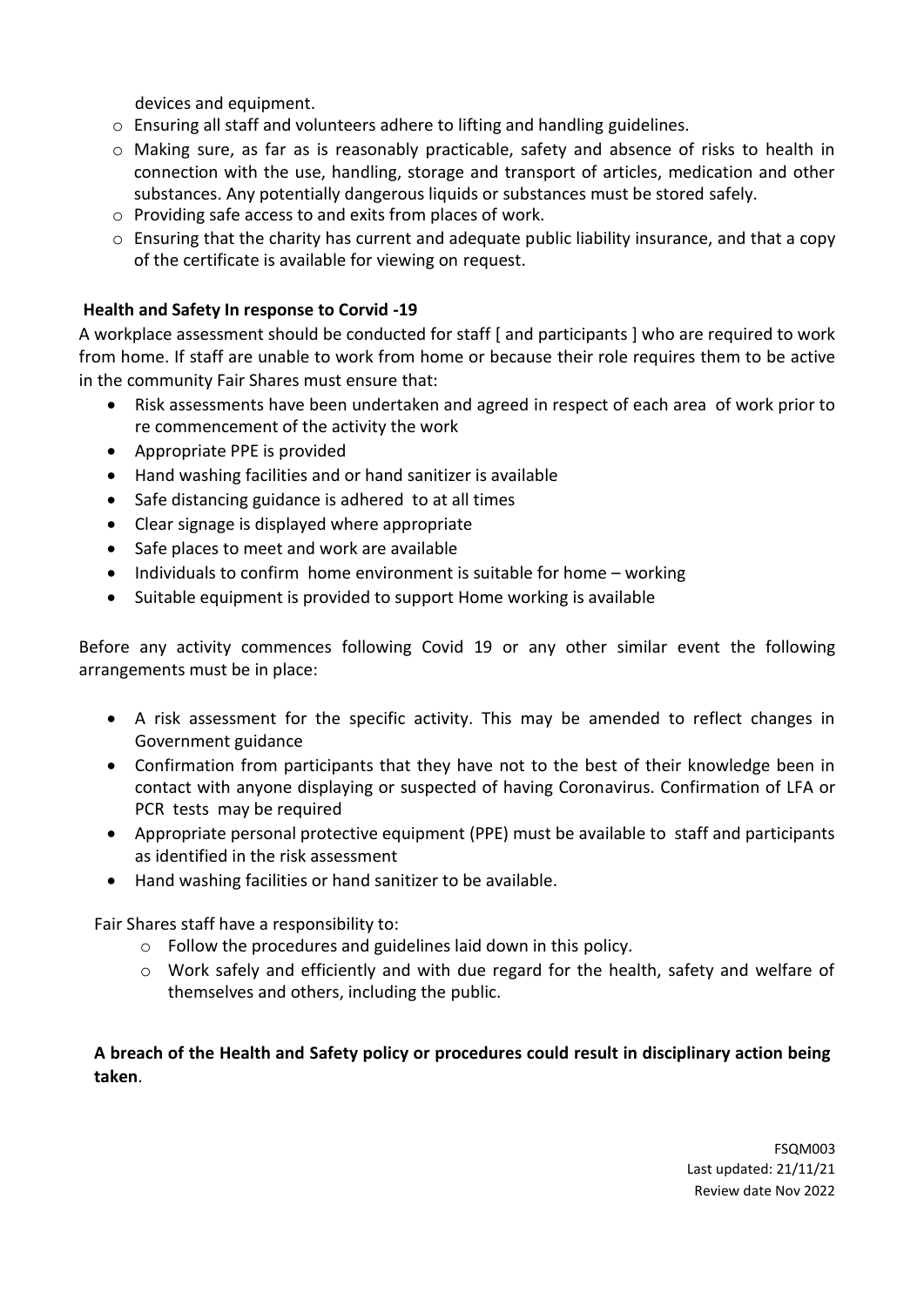## **Health Safety Procedure**

## **Health and Safety Areas:**

## **1. Health and safety at Fair Shares activities**

Where Fair Shares is staffing, organising or running and activity, whether for participants or for the general public, the following guidelines must be followed.

- The Chief Executive, in conjunction with the designated staff member will ensure risk assessments are in place for identified activities.
- Employees are responsible for undertaking reasonable action to minimise identified risks.
- Risk assessments will be reviewed annually or when the work activity/legislation or equipment changes, whichever is soonest.
- Employees are responsible for ensuring risk assessments are undertaken before engaging in new/one-off activities outside the normal day to day practices.
- Incidents resulting in physical injury, or near misses, must be reported to the Chief Executive.
- All prepared meals and foods to be clearly labelled with ingredients
- Cooked food must be prepared under the supervision of qualified staff minimum of level 2 Food safety
- All meals to offer a balanced healthy nutritious meals
- Health and safety notices to be clearly displayed in Hazard areas such as Wood workshop and Allotment

## **2. Ensuring the area is safe**

- Staff must ensure that areas in which activities take place, including off site activities, are checked for safety before the commencement of each day's activities.
- Note should be taken of any potential hazards (e.g. broken windows or doors, inadequate security, damaged fencing, cleanliness of toilets and kitchens), along with any risk control measures that should be put in place to minimise the risk caused by these hazards.
- Staff should cancel or postpone an activity where the environment is found to be
- o unsafe.
- All employees are responsible for carrying out checks to ensure that their personally assigned equipment has no obvious defects. Defects must be reported to the Administrator and equipment not used.
- Manufacturers operating instructions must be adhered to at all times.
- Walkways and exits must be kept clear at all times
- $\circ$  If walkway/passageways become wet the floor must be wiped up immediately.
- Smoking by Fair Shares employees is not allowed in any Fair Shares premises or any participants homes. Staff must use designated smoking areas when outside.

# **3. Ensuring an appropriate staffing level is in place Group Activities**

 $\circ$  As far as possible, the number of potential attendees at activities should be ascertained, so that an appropriate level of support can be planned for. No activity should go ahead unless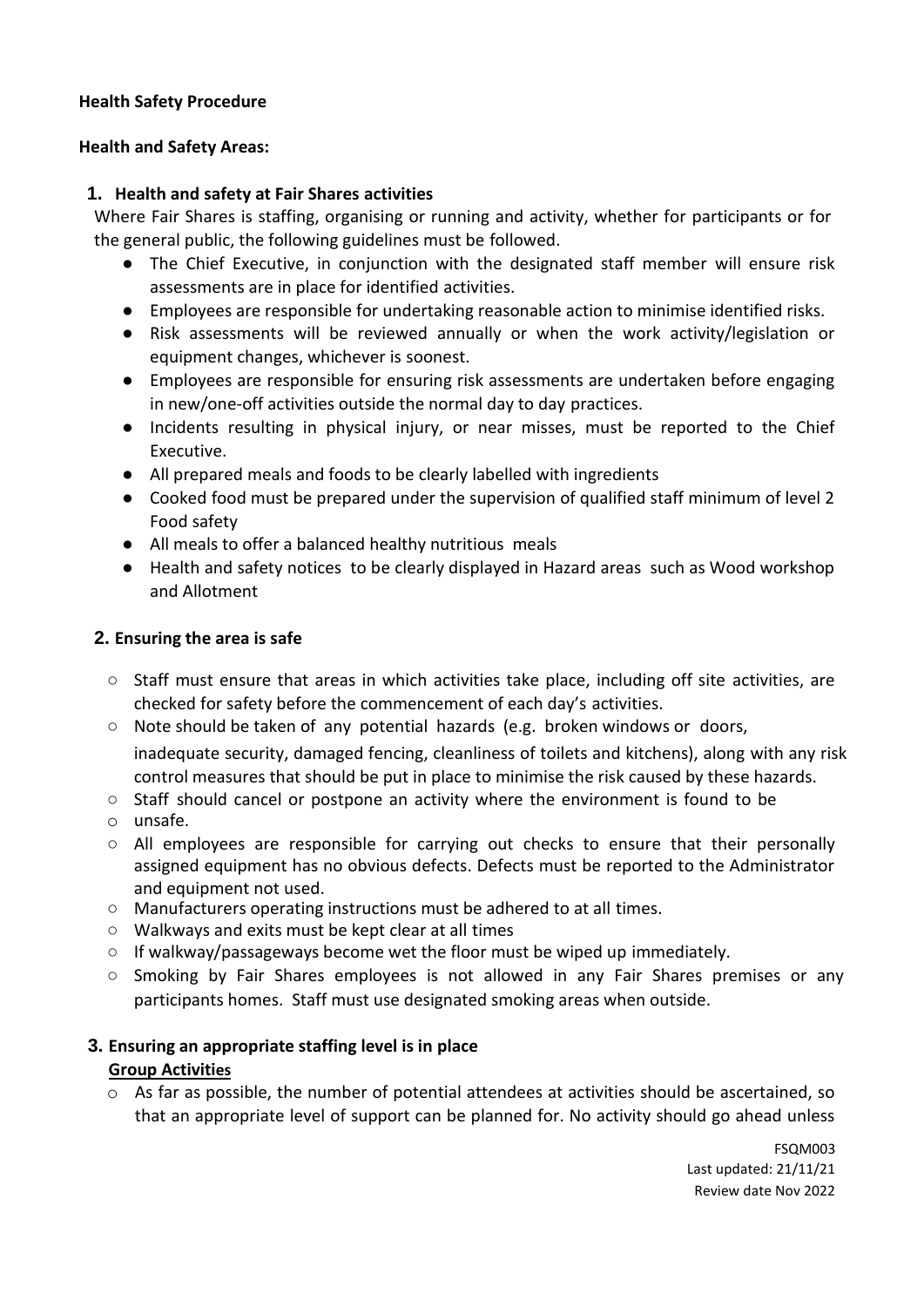there is an adequate level of support.

 $\circ$  Should an unexpected number of attendees make an activity unsafe, the activity must be cancelled or postponed.

## **4. Ensuring that the right information is in place**

Within any given activity, information should be available for:

- names of all participants
- local Hospital A&E Department
- police and fire station
- the key holder for any premises used
- any transport companies being used
- senior Fair Shares staff
- next of kin information for staff members
- $\circ$  members of staff must have a charged mobile phone with them at all times.

## **5. Ensuring that accidents and incidents are responded to, recorded and reported**

- o Every effort must be made to inform family or carers of any accident and the action taken.
- $\circ$  Any accident requiring an individual being taken to a medical facility must be reported to the Chief Executive Officer and Lead Trustee at the earliest possible opportunity.
- $\circ$  Accidents resulting in an adult or young person being off work or unable to work or attend their usual activities as a result of the accident for more than 3 days must also be reported.
- o There must be an accident book or online recording process on site.
- o All accidents must be recorded regardless of severity.
- $\circ$  The accident book should contain the name of the person injured, the date, time and location, details of the accident, witnesses, action taken and signature of First Aider.
- $\circ$  All accidents and incidents should be recorded as soon after they have occurred as possible.
- $\circ$  All accidents and incidents should be reported to the on-site First Aider as soon as possible after they have occurred.
- o Accidents and incidents should be reported to line manager or Senior Officer as soon as possible after occurrence.
- $\circ$  It is the responsibility of staff to consider why any accident occured and, if appropriate, take prompt action to ensure future prevention.
- o As well as all accidents being recorded, it is important that any near misses should also be recorded, including the same information specified for accident reporting.
- $\circ$  This includes any incidents which occur which cause concern and indicate the potential for an accident to occur and any action taken. It should also include any damage to equipment or furniture and any action taken to make safe any equipment, furniture or other risks.

## **6. Ensuring that the correct level of First Aid support is in place**

- o There must be at least one qualified First Aider present at all Fair Shares activities, on or off site.
- o The names of First Aiders should be clearly displayed on site.
- o Whenever possible, there should be a qualified First Aider on any transport provided by Fair Shares.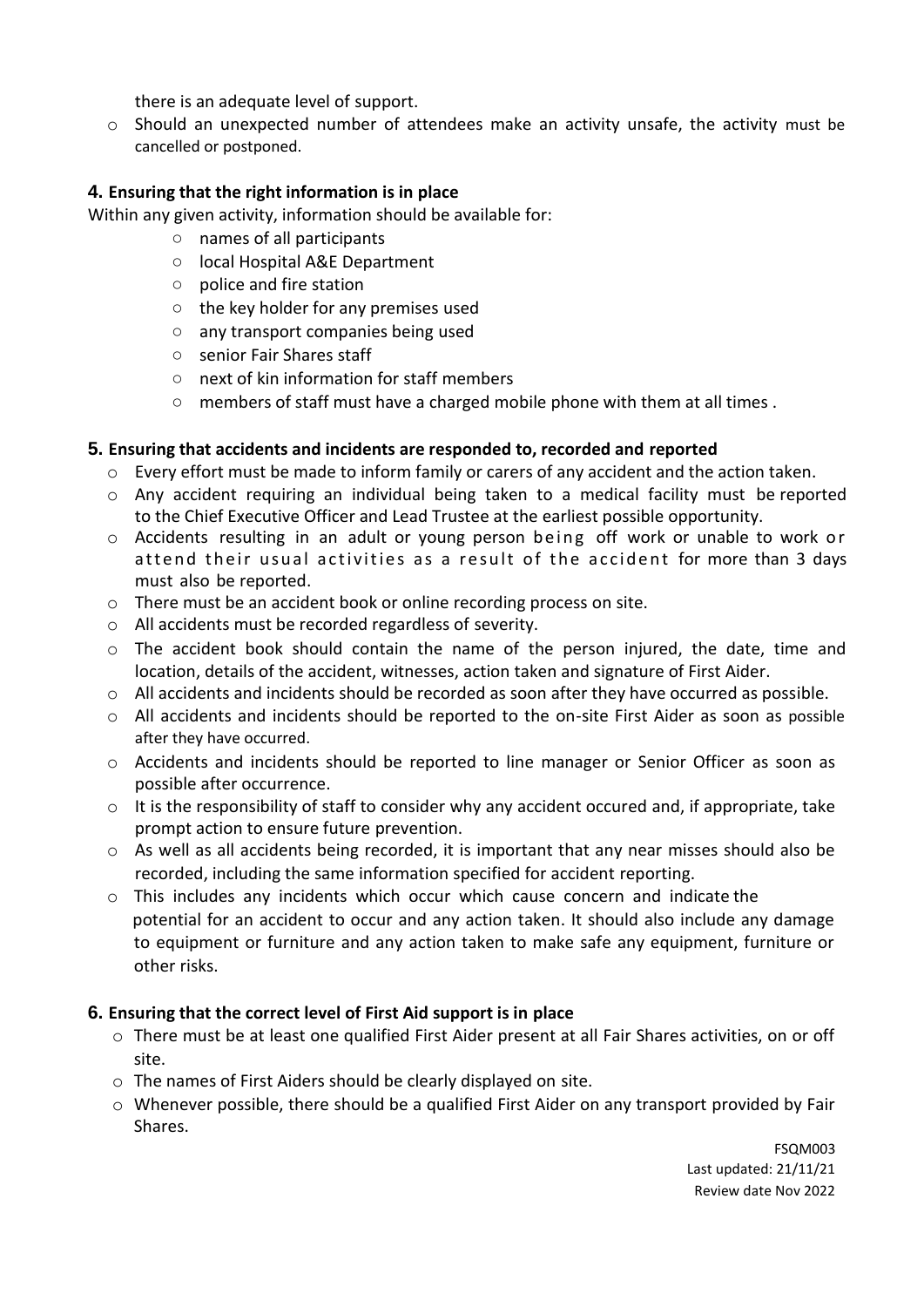- o There must be a clearly marked First Aid kit at any premises used by Fair Shares, which is easily accessible to staff only. A portable First Aid kit must also be available for any off site activities.
- $\circ$  First Aid kits should be regularly checked and items replaced as necessary. The contents of First Aid kits should be displayed in the kit.
- o All staff, volunteers and sessional workers should be made aware of basic First Aid procedures.

# **7. Ensuring that good hygiene and infection control procedures are in place**

- Proper hand washing should take place before and after handling food. Before and after using the toilet, and after any contact with body products.
- This should meet the following standards:
- $\triangleright$  Using hot water and antibacterial soap or liquid on hands that are already wet
- $\triangleright$  Paying particular attention to the thumbs, the tips of the fingers and the skin between the fingers.
- $\triangleright$  Paper towels are the preferred method of drying hands.
- $\triangleright$  Any cuts or abrasions must be covered by an impervious waterproof dressing.
- $\triangleright$  Protective gloves must be worn when handling body products or potentially hazardous substances, and hands must be washed after the gloves are removed.
- $\triangleright$  Any body product, from any person present at a Fair Shares activity must be treated as if it was infectious and dealt with accordingly.
- $\triangleright$  Waste contaminated with body products must be disposed of safely, and in accordance with current legislation.
- $\triangleright$  Ensuring that suitable hand washing facilities are available on site.

Participants, staff or volunteers should not attend an activity if they are at the contagious stage of any infectious illness.

# **8. Ensuring that appropriate fire safety measures are in place**

- Fire risk assessments will be undertaken and actions implemented
- $\circ$  Copies of the procedure to be followed in the event of a fire will be clearly displayed.
- $\circ$  All members of staff should be fully aware of the action to be taken in the event of fire, including evacuation procedures and assembly points.
- Staff should familiarise themselves with location of all fire extinguishers and read instructions detailing what type of fire each can be used for before an activity begins.
- All fire exits and corridors leading to them must be clear of obstruction.
- Fire doors should never be propped open.
- $\circ$  A Fire Drill and evacuation process will be conducted for offices and ongoing activities at least every six months.

# **The Chief Executive will arrange fire extinguisher and alarm testing for each office or facility.**

The Chief Executive is responsible for ensuring that:

- Fire risk assessments are undertaken and implemented
- Escape routes are checked at Fair Shares offices
- Fire extinguishers are maintained and tested at Fair Shares offices and facilities
- Alarms are tested at Fair Shares offices and facilities

FSQM003 Last updated: 21/11/21 Review date Nov 2022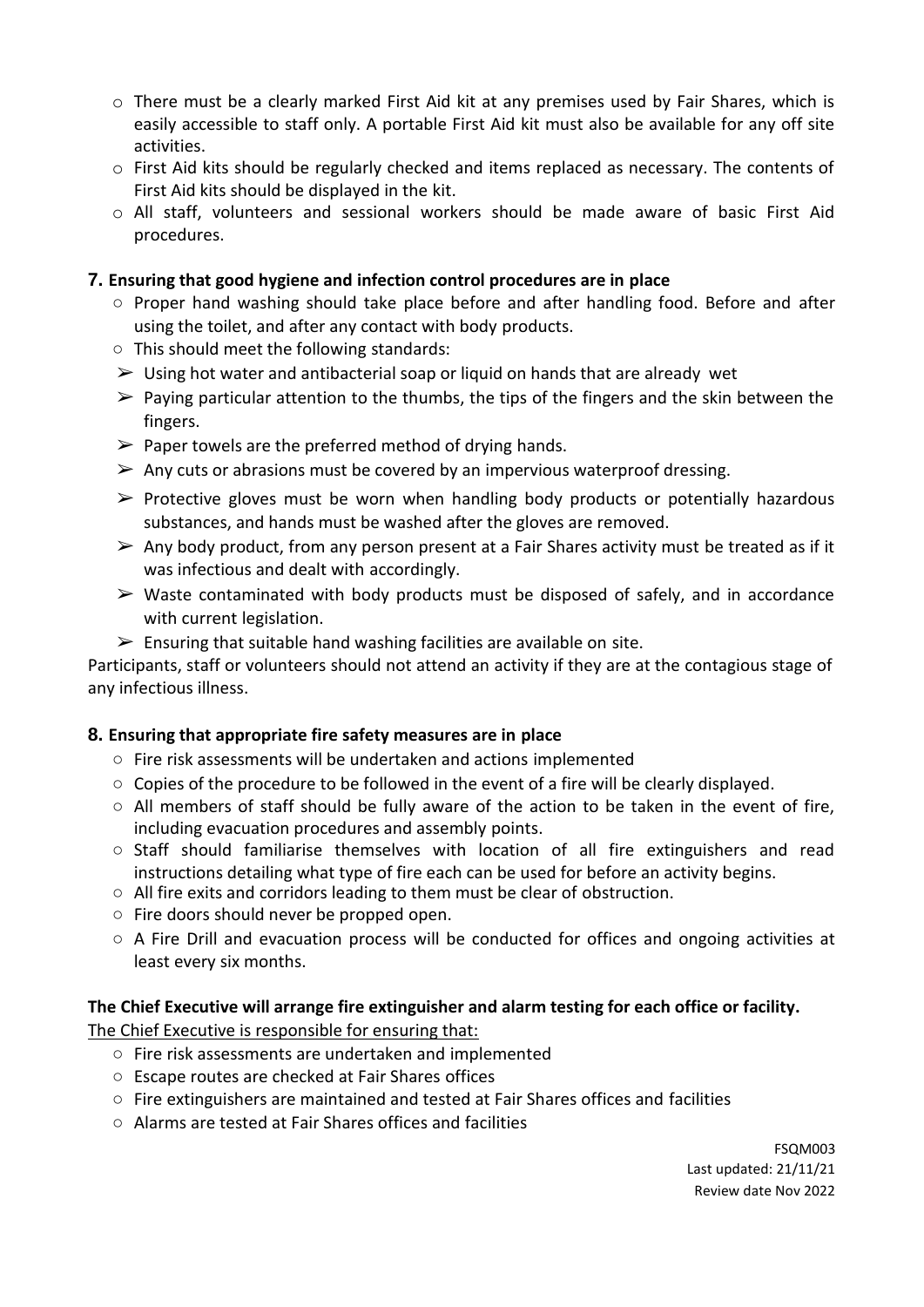○ Emergency evacuations are tested at Fair Shares offices and facilities

Any person discovering a fire should:

- Sound the alarm
- Leave the building by the nearest available exit.
- Dial 999 to summon the Fire Brigade
- $\circ$  Attack the fire if safe to do so after the building has been evacuated using the appliances available

#### In the event of a fire, staff should:

- o Not use any electrical equipment
- o Report to the Assembly point which should be clearly displayed within any
- $\circ$  Premises, overseen by a delegated member of staff. Belongings should not be collected.

The delegated member of staff will check who has evacuated against the register for the activity.

Personal safety is paramount. No risks must be taken in the event of fire.

## **9. Health and Safety Guidelines Relating to Transport**

When providing transport Fair Shares will conform to all current transport law and County Council guidelines.

The use of mobile phones by a driver, with or without a hands-free adaptor, is prohibited when carrying out Fair Shares business. A mobile phone should only be used after the vehicle has safely stopped, the engine turned off. And the vehicle is no longer in any traffic The use of a mobile phone whilst driving is not only a legal offence but is also a serious disciplinary offence.

#### **Fair Shares Contracted Vehicles and Mini Buses**

- $\circ$  Fair Shares vehicles to be regularly checked to ensure safety and cleanliness. External users are required to report any faults or problems or damage they experience or incur.
- $\circ$  For Fair Shares trips and outings, where possible, and dependent on numbers involved, an additional member of Fair Shares staff or may be an experienced volunteer will accompany the outing
- $\circ$  All drivers will be aged 25 or over have held a license for a minimum of 12 months and have previously driven the vehicle without passengers under the supervision of Fair Shares trained driver . Maximum age for drivers is 69.
- As per DVLA regulations, anyone passing their driving test on or after 1st January 1997 can only drive vehicles with over 8 (up to maximum 16) passenger seats on a voluntary basis and providing the gross vehicle weight does not exceed 3.5 tonnes (or 4.25 tonnes with specialist tail-lift equipment) – and have held a full driving licence for at least 2 years otherwise a PCV test has to be taken.
- If children **under 12** or under the height of 135 cms.travel in Fair Shares vehicles they must be accompanied by a responsible adult who must supply Booster seat (This is a legal requirement).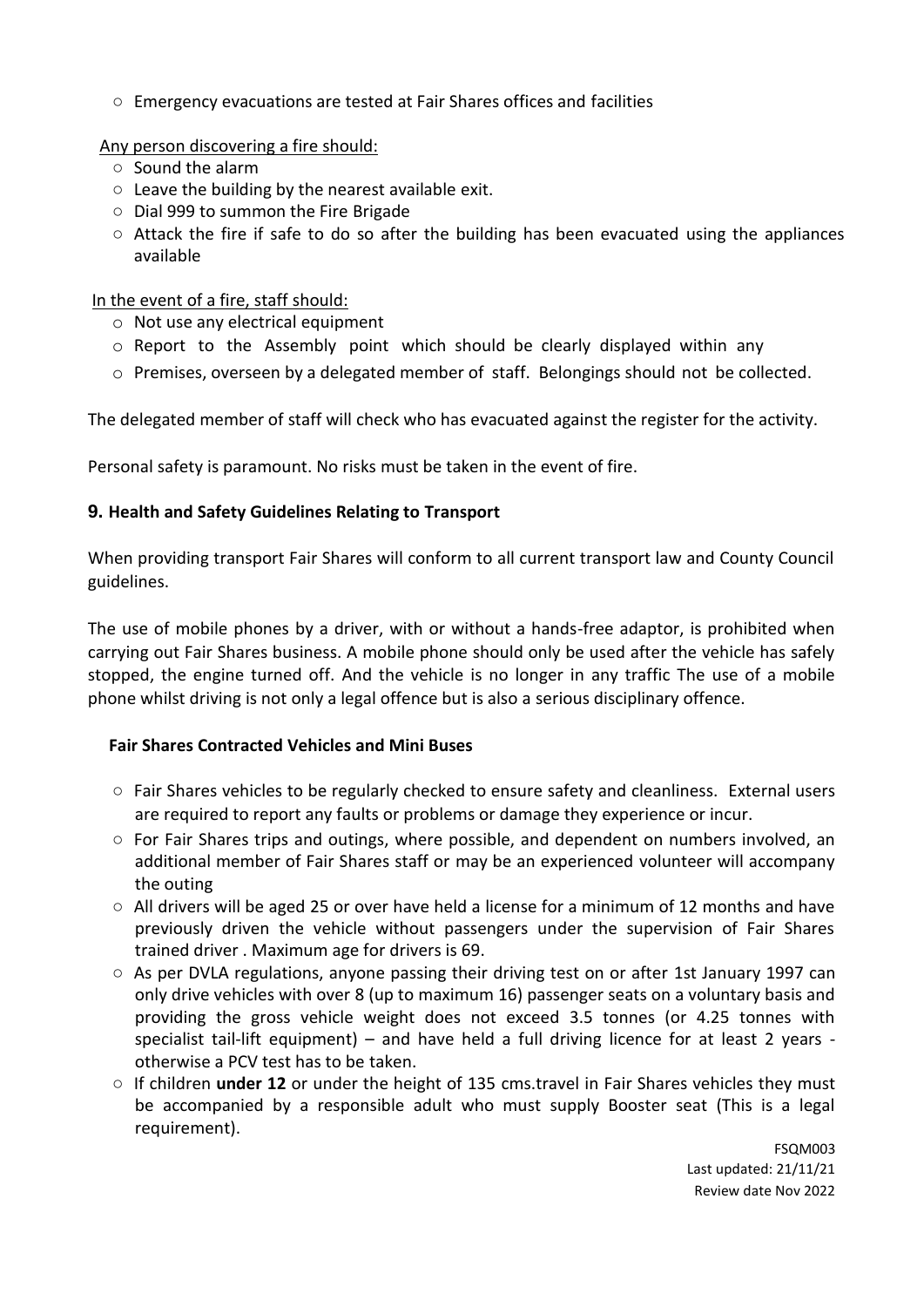○ All children under the age of **three years** must travel in a child car seat.

# **Staff and Volunteers providing transport in their own vehicles**

- $\circ$  If any driver has more than 3 points on their licence a decision will be made by the Chief Executive as to whether they will be accepted to drive, dependent on the reason points were awarded.
- $\circ$  Written confirmation must be supplied from the driver's insurance company that they are covered under their current policy, along with a current MOT and insurance certificate.
- Any driver who is to carry young people unaccompanied should undergo enhanced DBS check.
- $\circ$  Fair Shares staff should not transport children under 14 in their own vehicles
- Fair Shares accepts no responsibility for lifts arranged independently between staff, volunteers or members.

All Fair Shares vehicles used will be covered by a recovery policy. All vehicles used will carry a first aid kit.

All accidents must be recorded in the accident book for the relevant activity.

At least one of the volunteers or members of staff on all Fair Shares vehicles should be a qualified First Aider.

# **In the event of accident or breakdown:**

.

- $\circ$  The driver is responsible for going for help if necessary, while it is the responsibility of the escort to stay with the vehicle and passengers.
- $\circ$  If no escort is present, the driver must seek help while giving consideration to the safety of the people in their care.
- o Drivers must carry fully charged mobile phone for use in emergencies.
- All passengers should remain in the vehicle unless it is considered unsafe to do so.
- $\circ$  If it is unsafe to remain in the vehicle, passengers should be escorted in safe and orderly fashion to a place out of danger. Emergency services should be notified as soon as possible.

# **10. Governance**

- The Chief Executive is responsible for implementing the the Health and Safety at Work Act 1974 which is aimed at securing the health, safety and welfare of employees in the workplace. The Act is also designed to protect people, other than employees, against risks to health or safety arising out of, or in connection with, the activities of people at work. The Chief Executive will monitor [www.hse.gov.uk f](http://www.hse.gov.uk/)or H&S updates.
- $\circ$  The Chief Executive is responsible for ensuring the reporting of all accidents, diseases and dangerous occurrences to the enforcing authority. The Chief Executive will contact Health and Safety Executive Incident Contact Centre online on [www.hse.gov.uk.](http://www.hse.gov.uk/)
- $\circ$  Fair Shares will have health and safety as a standing agenda item at trustee and staff meetings to monitor any incidents and to provide an opportunity for concerns to be raised and any changes to working practices discussed.
- Health and Safety will be included in staff induction